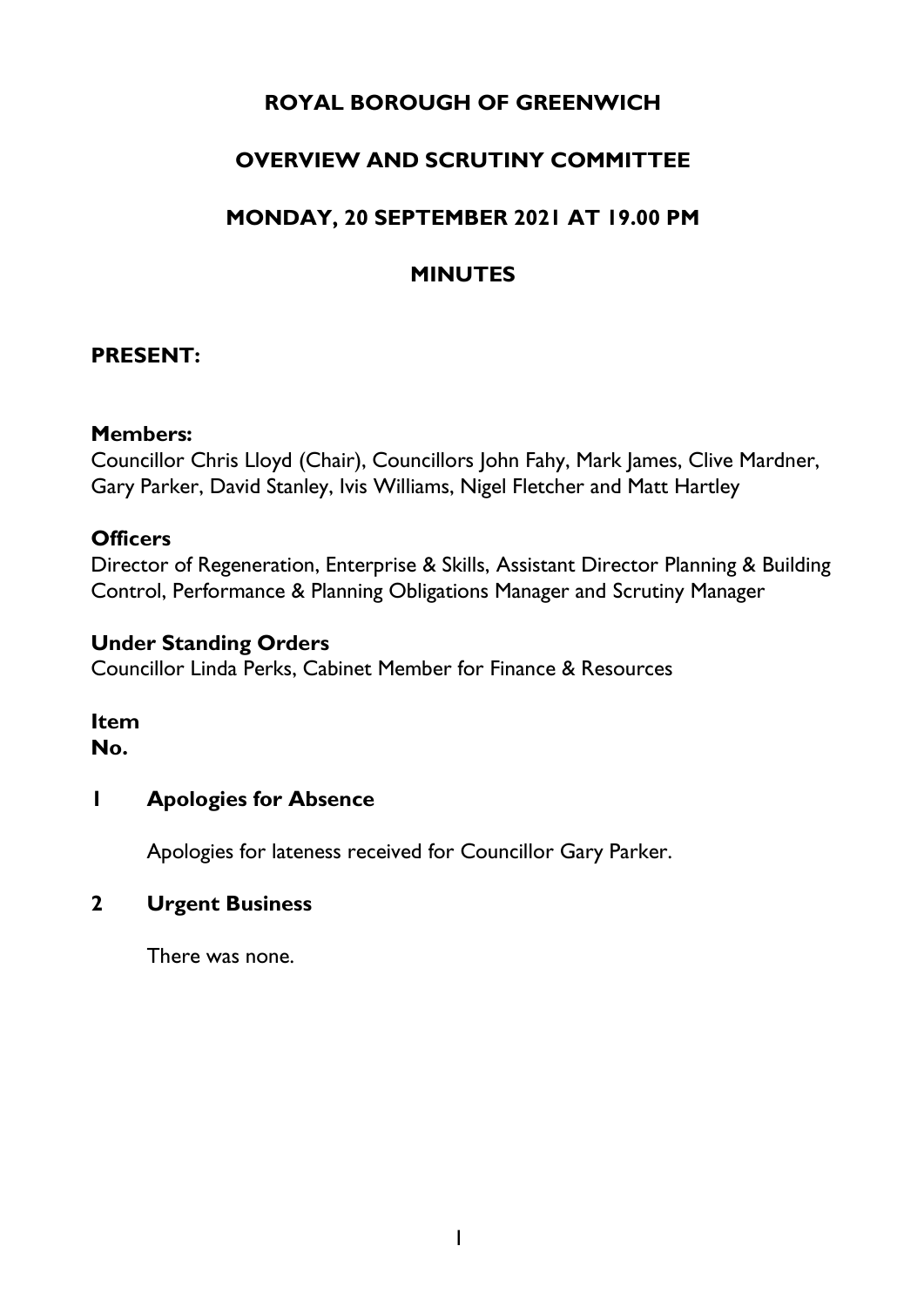### **Declarations of Interest**

### **Resolved –**

- 1. That the list of Councillors' memberships as Council appointed representatives on outside bodies, joint committees and school governing bodies be noted.
- 2. Councillor Mark James declared a personal interest in item 5, as he was an employee of Transport for London.
- 3. Councillor Chris Lloyd declared a personal interest in item 5, as he was an employee of Arriva Group.

#### **4. Minutes**

#### **Resolved –**

That the minutes of the meeting of the Panel held on Thursday, 22nd July 2021 be agreed and signed as a true and accurate record.

# 5. **Developer Contributions (CIL and S106)**

The report was presented and summarised by the Cabinet Member for Finance & Resources who confirmed that Greenwich had the second lowest Community Infrastructure Levy (CIL) collection rate in London resulting from low CIL charging rates when compared to other boroughs. She stated the CIL was introduced in 2015 and some developers commenced works prior to its implementation to avoid charges. She advised on the review of the Greenwich charging schedule which would commence in autumn 2021.

In response to a question, the Performance and Planning Obligations Manager confirmed that Greenwich had not changed it's CIL charging rates since it's introduction in 2015.

In addressing the Committee, The Assistant Director Planning & Building Control confirmed that the CIL review process would take 2 years and that any new CIL rates would be based on local viability and subject to a Planning Inspector led Examination. She added that when CIL rates were set out in 2015, the Council went for a blanket rate and then reduced charges in the north of the Borough following challenges from developers.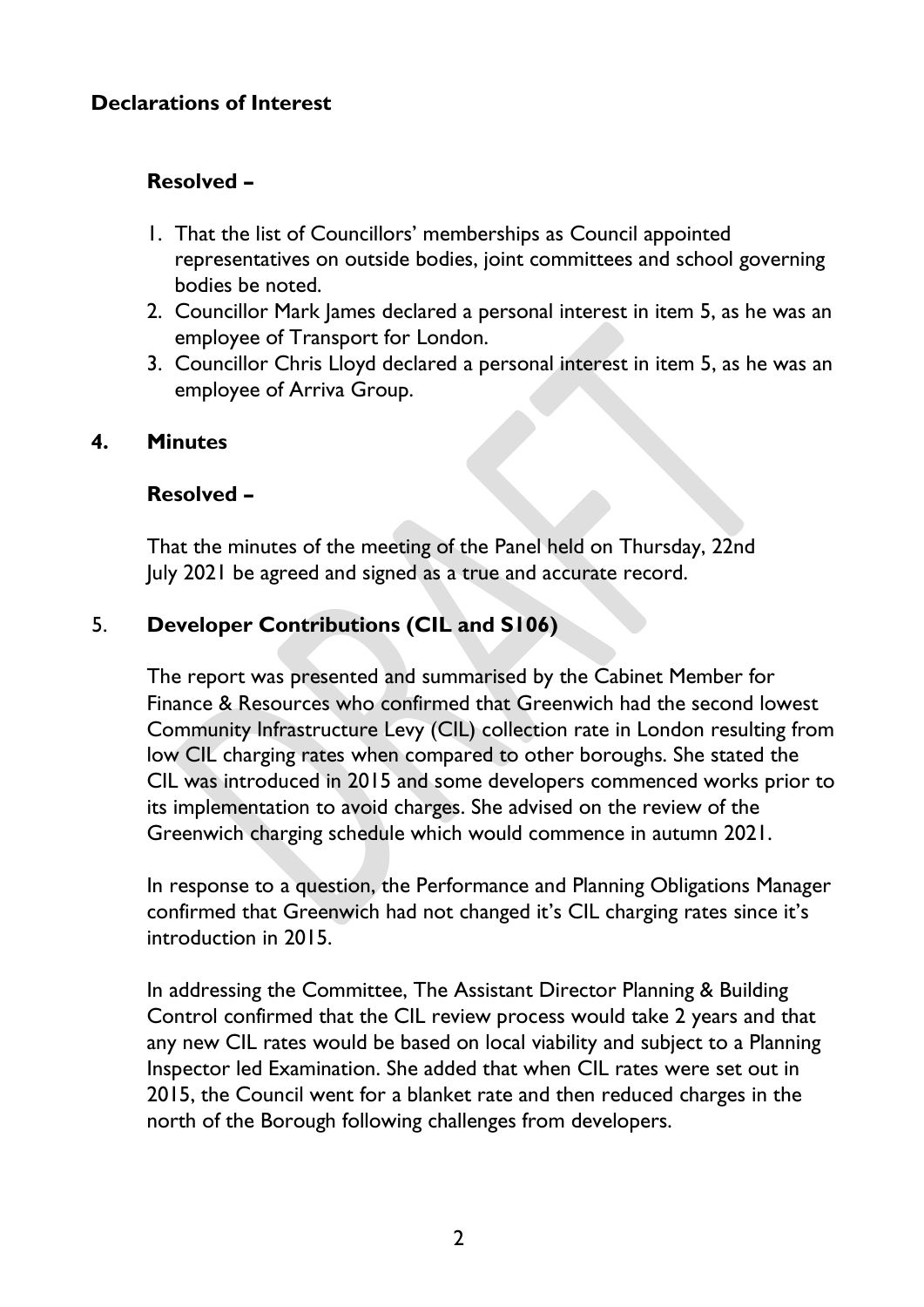The Committee agreed to monitor the start of the CIL review process to ensure there were no delays. Officers agreed to notify the Committee on the commencement of the review.

> **Action:** Scrutiny Manager & Performance and Planning Obligations Manager

In response to a question, the Performance and Planning Obligations Manager highlighted the challenges faced by the CIL collection team, confirming that Greenwich was mainly reliant on applicants notifying the Council when works were due to start in order that Demand Notices could be issued in a timely fashion. He explained that historically the challenge had been developers not acknowledging letters and that the team was now liaising with other Council teams for evidence of commencement (Building Control, Street Naming and Council Tax records); and using Google Street View.

The Committee requested details of the complete process for monitoring commencement of works on development sites.

**Action: Performance and Planning Obligations Manager** 

With regards to CIL, The Committee noted the discretionary surcharges that could be applied where applicants failed to meet the requirements of the regulations and asked officers to explore the legality of non-financial penalties for developers who fail to submit a commencement notice prior to starting works.

Action: Performance and Planning Obligations Manager

In response to a question, the Performance and Planning Obligations Manager confirmed that CIL collection processes were the same across London however, some local authorities had larger collection teams. He added that he was a member of a CIL collection group where ideas were shared.

In response to questions, the Performance and Planning Obligations Manager stated that it was difficult to estimate the actual amount of S106 obligations that would be received as they would only be due if the schemes were implemented and the relevant payment triggers were met. He advised on the ongoing work around unpaid CIL and confirmed that there was a back log issuing liability notices due to an issue with the planning system.

With regards to the fit out of the Woolwich Crossrail Station, the Director of Regeneration, Enterprise and Skills stated that the funding agreement expected that the  $£15m$  financial contribution would be met in full by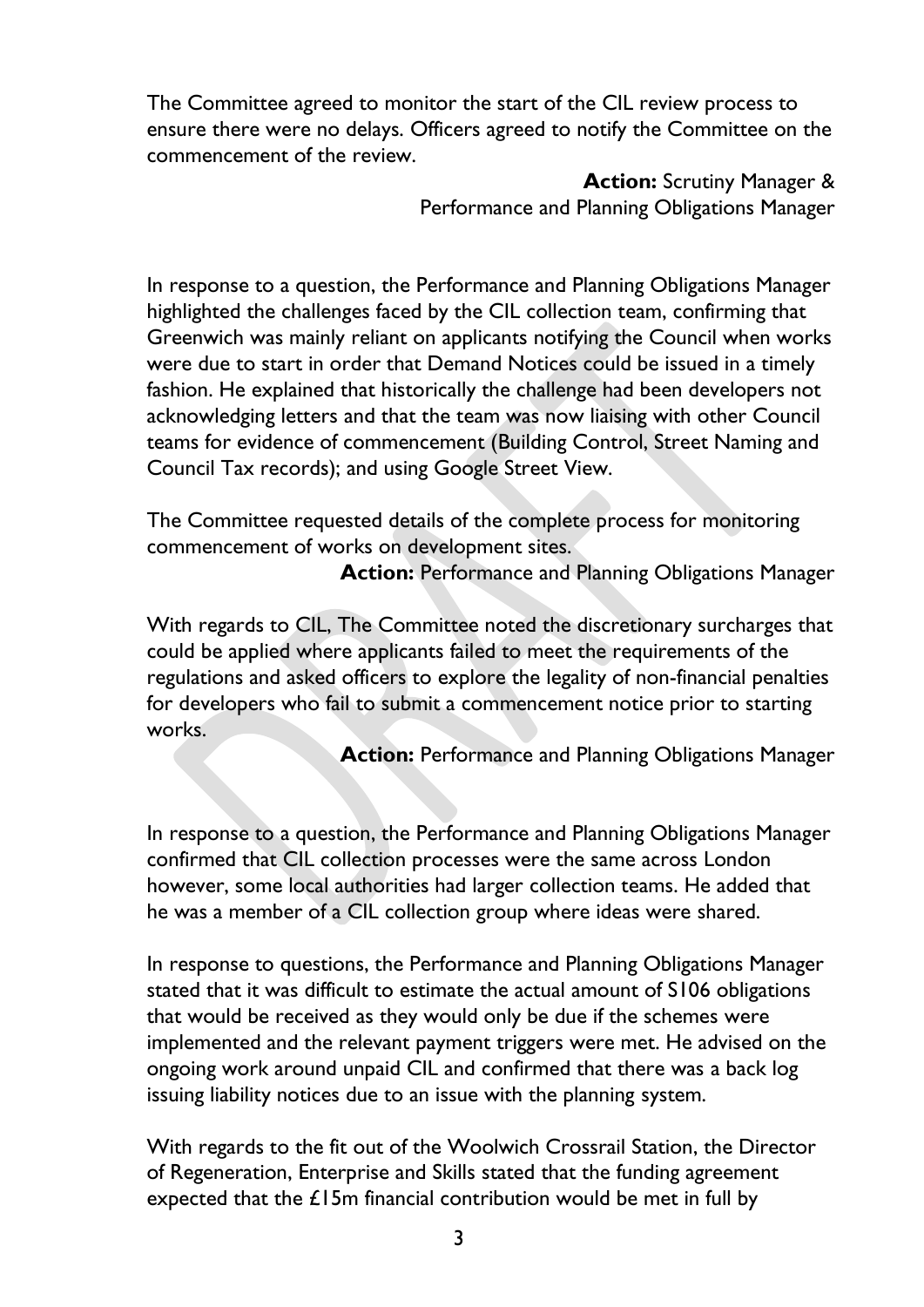2022/23. She advised that this was dependant on the pace of development in the borough and that unspent strategic CIL was being held to underwrite the outstanding funding commitment. She added that the Council could also choose to renegotiate with TfL to revise the payment plan.

In relation to the enforcement of CIL collection, the Committee requested further information on the number of discretionary surcharges that had been applied where applicants failed to meet the requirements of the regulations and how many Stop Notices that had been issued as a result of failures to make payment.

**Action:** Performance and Planning Obligations Manager

In response to a question on staffing, the Performance and Planning Obligations Manager confirmed that additional CIL officers had been appointed to the collections team and a part time post was created to monitor the migration of the new system. He stated that recruiting permanent CIL Officers had been challenging which necessitated the appointment of agency staff and added that the jobs would be re-advertised.

In response to questions from a local resident, the Cabinet Member for Finance & Resources stated the Council would look at the possibility of increasing the CIL charging rate. She confirmed that S106 agreements secure obligations against defined headings or categories and must be used for those specific purposes. She added that the relevant directors prioritise this spend in accordance with their service needs and earmark this funding for future investment such as the  $£10m$  of Affordable Housing money which is anticipated to support the delivery of future phases of the Greenwich Build Programme.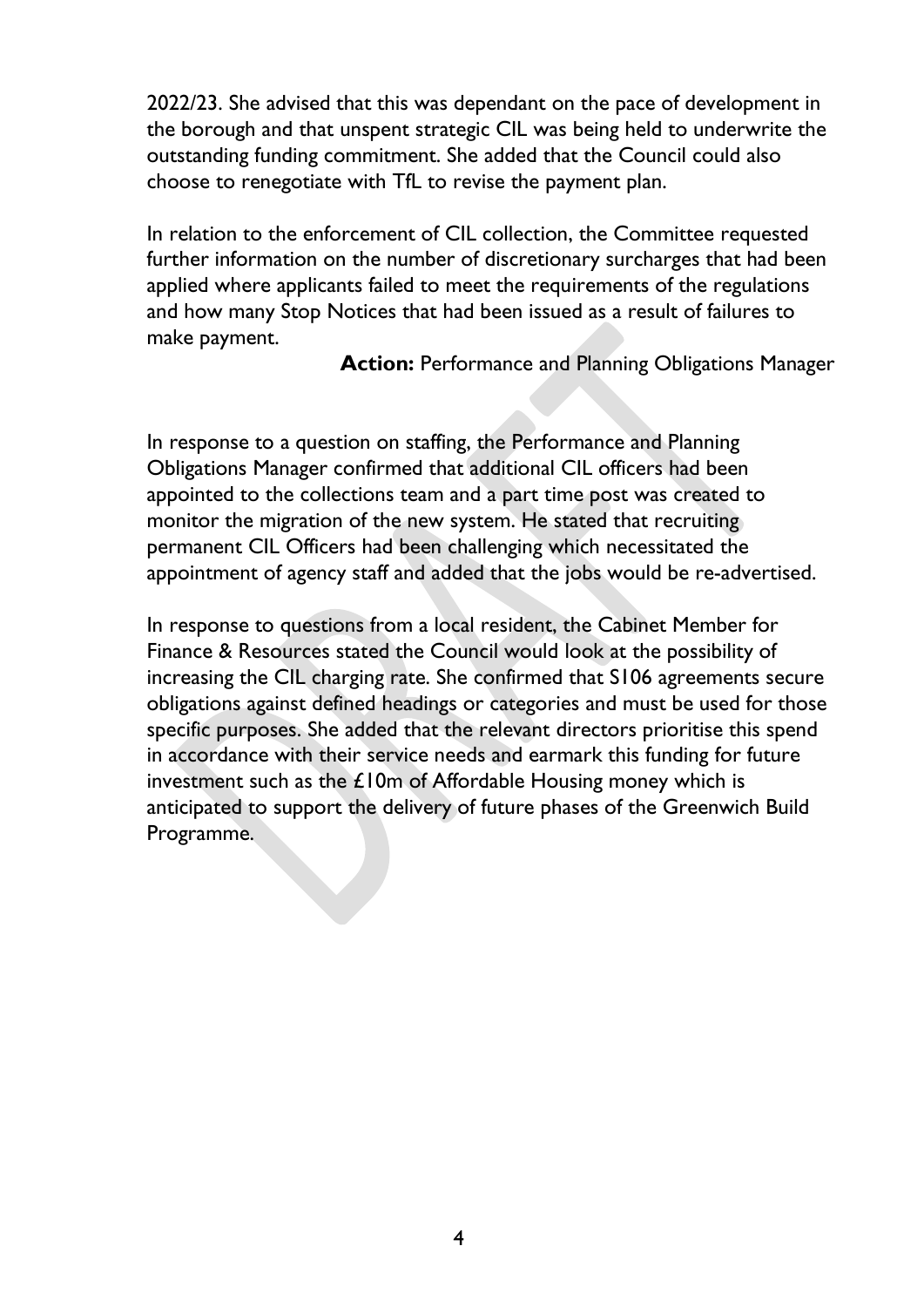There then followed a discussion on what recommendations should be passed to the Cabinet Member and Director. After the debate, the following were agreed: -

Recommendation  $\mathbf{l}$  - In collaboration with other local authorities, identify innovative ways to monitor and enforce the collection of CIL.

Recommendation 2 - With regards to CIL, examine the process of identifying the commencement of works on sites and assess if Greenwich could be doing more.

Recommendation 3 – Provide a breakdown of "Figure 11. S106 balance by category" to include what the funds will likely be spent on and provide greater transparency on pooled funds that have been earmarked for future investment.

Recommendation 4 – When settings new CIL charging rates, consideration should be given to setting different rates based on the impact, location and size of each development.

Recommendation 5 - Explore ways of accelerating the CIL review process.

The Chair agreed to explore the potential for further scrutiny of the item this municipal year failing that, for the item to be presented early in the O&S 2022/23 Work Programme.

The Committee

# **Resolved –**

That the update on the borough's developer contributions (CIL and S106) be noted.

# 6. **Review by the Corporate Finance & Performance Scrutiny Panel – Customer Service Standards Review**

The report was presented by Councillor John Fahy, the Chair of the Corporate Finance & Performance Scrutiny Panel who provided a brief background on the review and highlighted the recommendations.

In response to a suggestion, the Chair of the Corporate Finance & Performance Scrutiny confirmed that the Assistant Director of Digital was